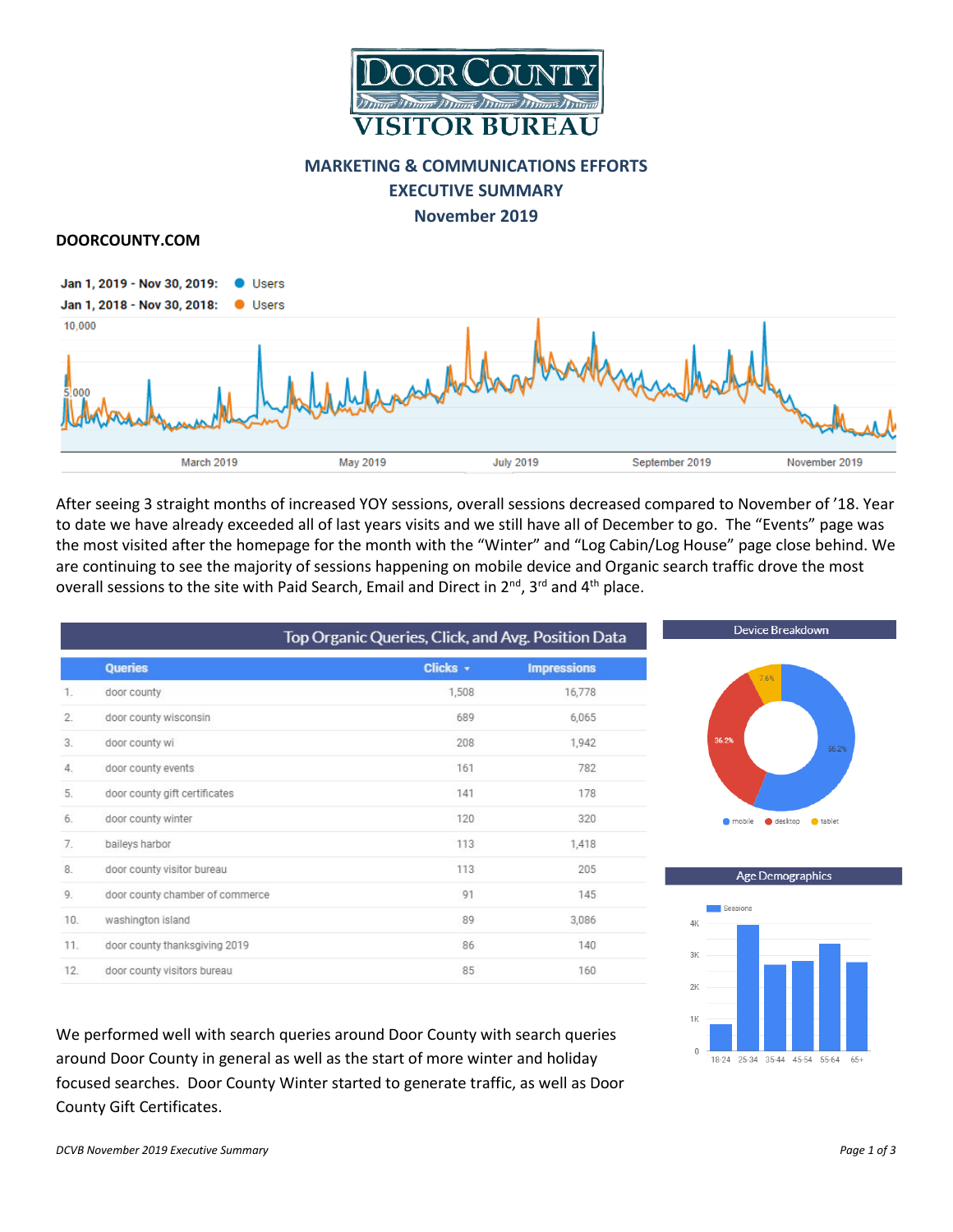# **E-NEWSLETTER**

The November newsletter saw its highest open rate and click-thru rate over any previous November deployments. The most popular sections within the November email were "Slower Season Secrets", "Winter Events & Winter Festivals", "Brunch in Door County" and "Cheese & Cheesemakers of Door County".

| <b>Newsletter Analytics</b>   |  |                              |                              |  |                             |                    |  |  |  |  |
|-------------------------------|--|------------------------------|------------------------------|--|-----------------------------|--------------------|--|--|--|--|
| <b>Total Recipients</b>       |  |                              | <b>Successful Deliveries</b> |  | <b>Bounces</b>              | <b>Total Opens</b> |  |  |  |  |
| 236,229                       |  |                              | 235,837                      |  | 392                         | 38,181             |  |  |  |  |
| Open Rate w/ Remail<br>22.76% |  | <b>Total Clicks</b><br>6,567 |                              |  | Click-Through Rate<br>2.78% |                    |  |  |  |  |

#### **MEDIA**

Our media buy in November was lighter than in years past due to a harder push in early spring. We generated roughly 253k impressions through the Brand USA Guide, Google Adwords, Beloit Visitor Center, Wisconsin Travel Guide and paid social targeting weddings on Facebook, Instagram and Pinterest.

- Google Adwords: Impressions served were down compared to Nov '18 however clicks and click thru rate increased while the cost per click decreased.
	- $\circ$  Add groups that served the most impressions: Romantic Getaway, Cabins, Events/Festivals
	- o Add groups with the best CTR: Attractions, Things to Do, Events

# **SOCIAL**

We did not do a paid lead generation campaign this year in November which effected the Facebook numbers the most. (For example, paid ads in 2018 reached 664,598 people and accounted for 758,028 of daily impressions). However our post comments increased more than double from 1,455 in 2018 to 3,114 in 2019. Instagram and Twitter saw great growth in engagement and followers.

## **PUBLICATIONS**

The 2020 Destination Guide has been sent to press. This year we opted for a cover that showcases one of our more unknown locations in Door County with a family enjoying their time together on "Big Water". The guide will be available first week of January when it will be distributed throughout the county.

The 2019-2020 Supplemental Winter Guide is currently in circulation through-out the county and key gateway welcome centers across the state.